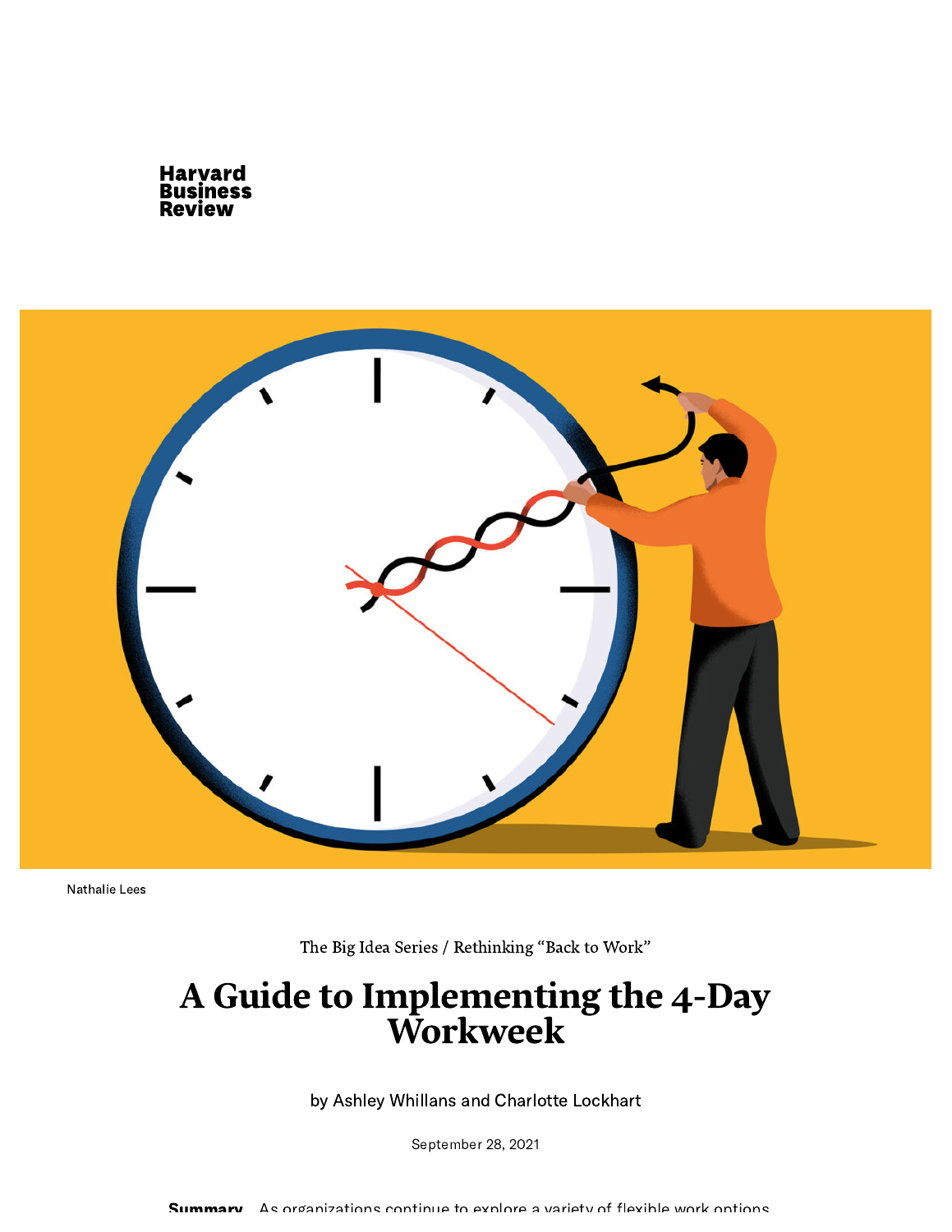**Summary.** As organizations continue to explore a variety or flexible work options, one promising avenue is the four-day workweek: The standard 40 hours per week is reduced to 32 hours, with the same pay and the same productivity expectations. Research suggests... more

In June of this year, Kickstarter became the latest in a string of organizations to announce they are experimenting with a fourday workweek. Its employees will be working 32 rather than 40 hours per week, while being expected to achieve the same productivity levels and earning the same pay. Though some recent studies on the efficacy of the four-day week have been overblown in the media, research suggests that reducing work hours can decrease employee stress and improve well-being without impacting productivity — but only when implemented effectively.

So, what does that look like? One of us (Ashley) is an academic researcher focused on time, money, and [happiness,](https://hbsp.harvard.edu/product/10307-HBK-ENG) and the other (Charlotte) is CEO of a global [nonprofit](https://www.4dayweek.com/) that funds research on four-day workweek practices and the future of work. We've created a six-step guide to help organizations plan and roll out a reduction in working hours. While our focus in this piece is on office-centric knowledge jobs, we believe our recommendations can apply to any company where adjusting work hours is possible.

#### [ Step 1 ]

## Shift Your Mindset

[Psychological](https://www.jstor.org/stable/10.1086/374702) research suggests that most of us are "medium maximizers" — we tend to focus on objective, easily quantifiable success metrics such as hours worked, rather than more qualitative metrics such as productivity or well-being. As a result, many companies use immediate responsiveness and time at the office as proxies for employees' commitment levels, even when those measures seldom correspond to actual value added to the organization.

For a four-day workweek to be successful, leaders must shift their mindsets to value actual productivity, not just hours worked. They must ensure that employees aren't worried they will be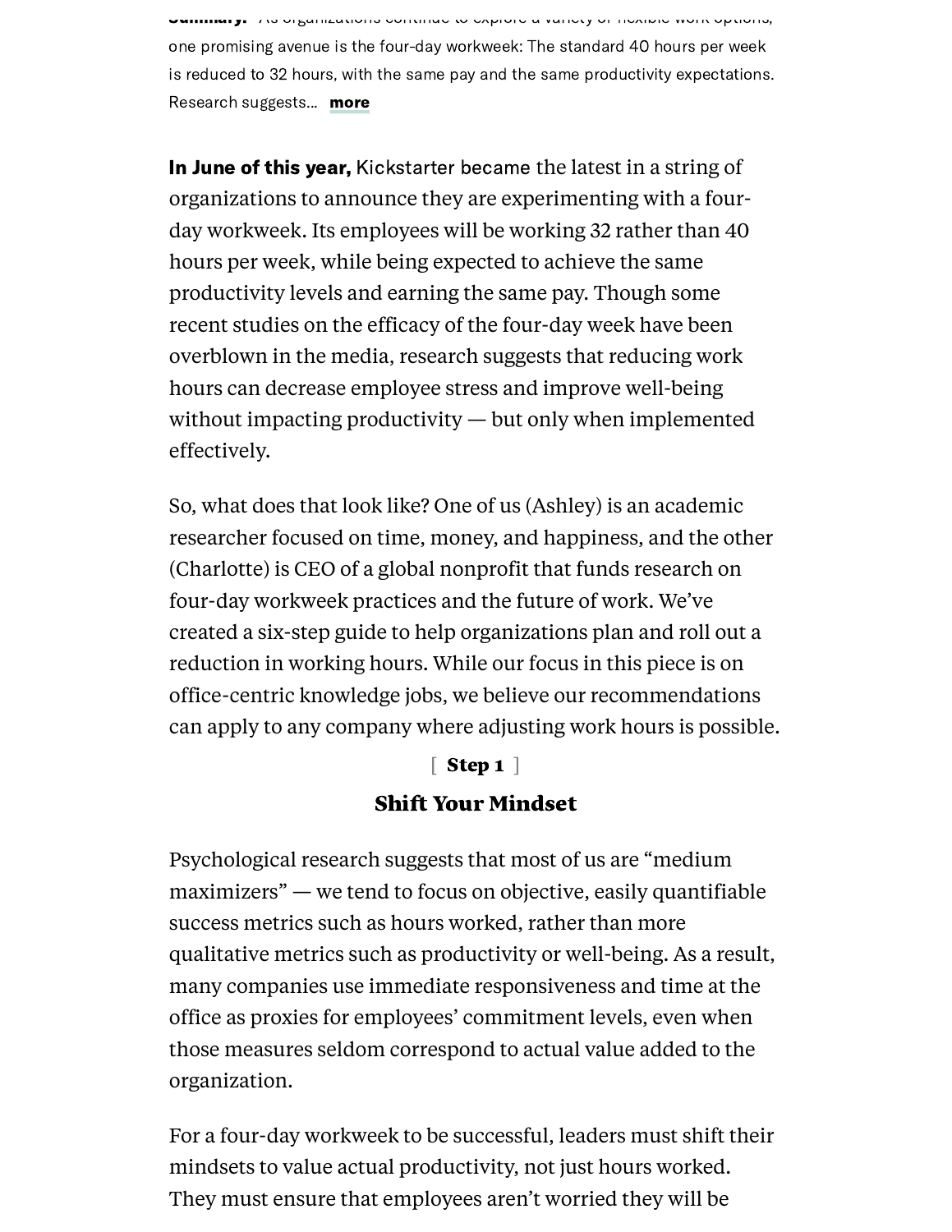penalized for prioritizing work-life balance, and that [starts](https://hbr.org/2019/04/why-we-dont-ask-for-more-time-on-deadlines-but-probably-should) with modeling a healthier work-life balance themselves. Ashley's research has found that explicitly framing a [reduced-work](https://www.hbs.edu/ris/Publication%20Files/21-103_9076f62f-c736-4b88-b23a-3b9e2bdaa069.pdf) initiative as a companywide policy rather than an informal or optional project can go a long way in encouraging this critical mindset shift.

In addition, leaders must embrace the uncertainty that comes with trying out a new initiative. The first mistake we've seen many managers make is attempting to anticipate all possible problems and eliminate all possible sources of risk before the pilot even begins. While planning is [important,](https://www.frontiersin.org/articles/10.3389/fpsyg.2016.00169/full) falling into decision inertia helps no one — and real problem solving is only possible through trial and error, not in closed-door conversations among leadership.

This also means accepting that some people won't like the changes and some might even quit as a result. That's OK. Managers should openly [acknowledge](https://www.hbs.edu/ris/Publication%20Files/20-070_2e73defe-bca1-4983-974a-58bbdfe20682.pdf) that the new plan might not work for everyone. Remember: When one employee leaves, it creates room for others who buy into the new culture, ultimately strengthening the team and the business.

## [ Step 2 ]

## Define Your Goals and Metrics

Once you've decided that your organization is ready to make a change, it's time to start planning. Both employees and leaders should be actively involved in a number of critical decisions. One company Charlotte and her team worked with formed an employee-driven subcommittee to spearhead the rollout of its reduced-hours program. The small working group (lovingly nicknamed the "pessimist committee") met for an hour each day for six weeks to discuss potential problems before launching the pilot.

Based on this and other case studies, here are some questions that we've found can be helpful to consider: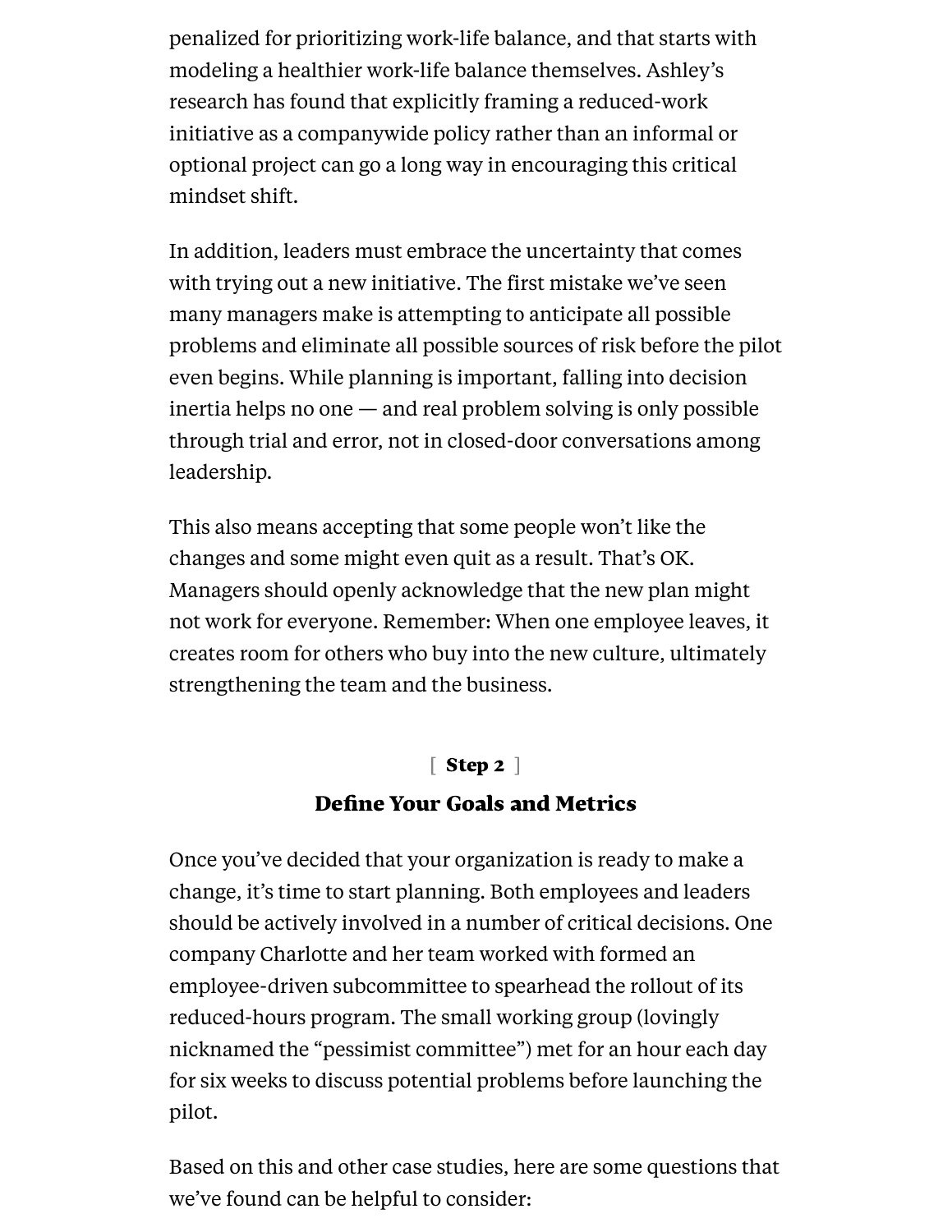## Questions for employees:

- Should we work four eight-hour days, or reduced hours on five days?
- Which days or hours should we take off?
- How can we keep the change from negatively impacting our clients, customers, and other stakeholders?
- What steps can we take to increase our productivity?
- How will we share our ideas for process improvements with one another?

## Questions for leadership:

- How will the organization measure productivity?
- What support will employees need to make this pilot a success?
- How long should the organization run this pilot?
- Are there any legal concerns we should be aware of?

As a part of these conversations, it will be critical to consider how you will [measure](https://hbr.org/2015/10/how-to-design-and-analyze-a-business-experiment) the success of the program in relation to the goals you identify. That includes outcomes you hope will change,

such as employee happiness, as well as outcomes you hope *won't* change, such as client satisfaction and productivity.

# $\lceil$  Step 3  $\rceil$

# Communicate Internally and Externally

Next, think through your communication plan. There are a number of concerns that are likely on the minds of internal and external stakeholders, and it's important for leaders to be proactive in addressing them.

Internally, the biggest questions will probably be around how the change will affect people's jobs. Be clear about your reasons for trying out the four-day workweek, and assure your employees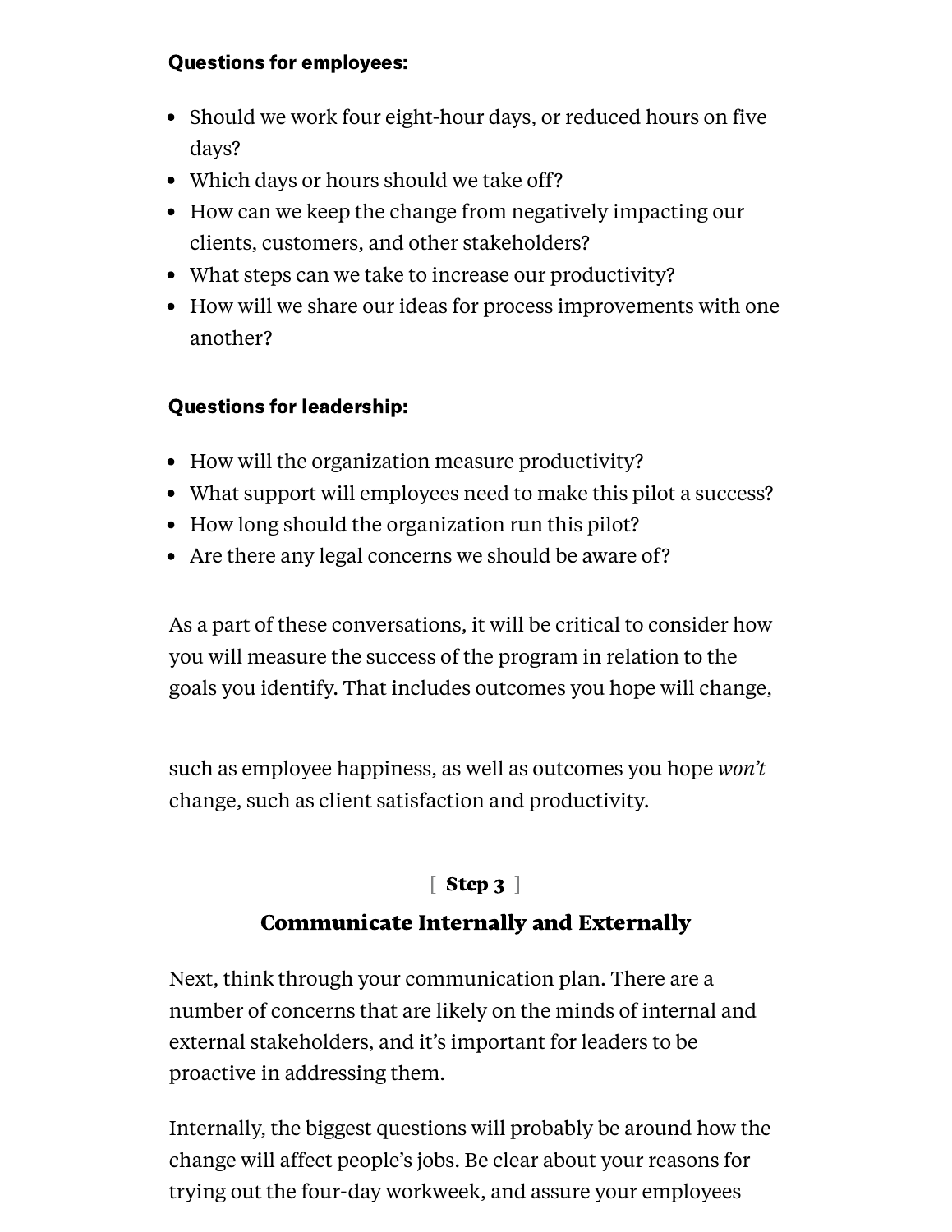that they will not be laid off, experience a pay cut, or lose out on other benefits like paid vacation.

In addition, it's likely that reducing work hours will necessitate changes to some internal processes and norms, so it's important to discuss that up front. For example, at one organization we worked with, employees introduced weekly 30-minute meetings to cover everything that had previously been discussed in less efficient, ad hoc meetings, which reduced interruptions and thus increased ["heads-down"](https://www.sciencedirect.com/science/article/pii/S1471772721000099?via%3Dihub) work time. In fact, Ashley's recent research found that the pandemic made some knowledge workers more efficient, in part because it forced them to be more deliberate in scheduling collaboration time.

Every organization is different, so encourage conversations about how to get more done in less time — whether that's by implementing new tools, eliminating unnecessary meetings, or making existing meetings more effective.

The same is true externally. Many companies worry what their clients will think if they reduce hours, but those worries can often be assuaged with a simple conversation. Identify which

customers, partners, or other stakeholders might be affected, and work with the appropriate internal representatives to ensure the scheduling change is communicated clearly.

In many cases, you'll be surprised by how receptive the external party is. During one of [Ashley's](https://hbr.org/2019/11/getting-your-team-to-do-more-than-meet-deadlines) studies, employees engaged in a time-blocking experiment that made them unavailable to everyone, including their clients, for hours or even full days at a time. Despite managers' fears, both the employees and their clients reported higher levels of satisfaction than before the shift.

> $\lceil$  Step 4  $\rceil$ Run a Pilot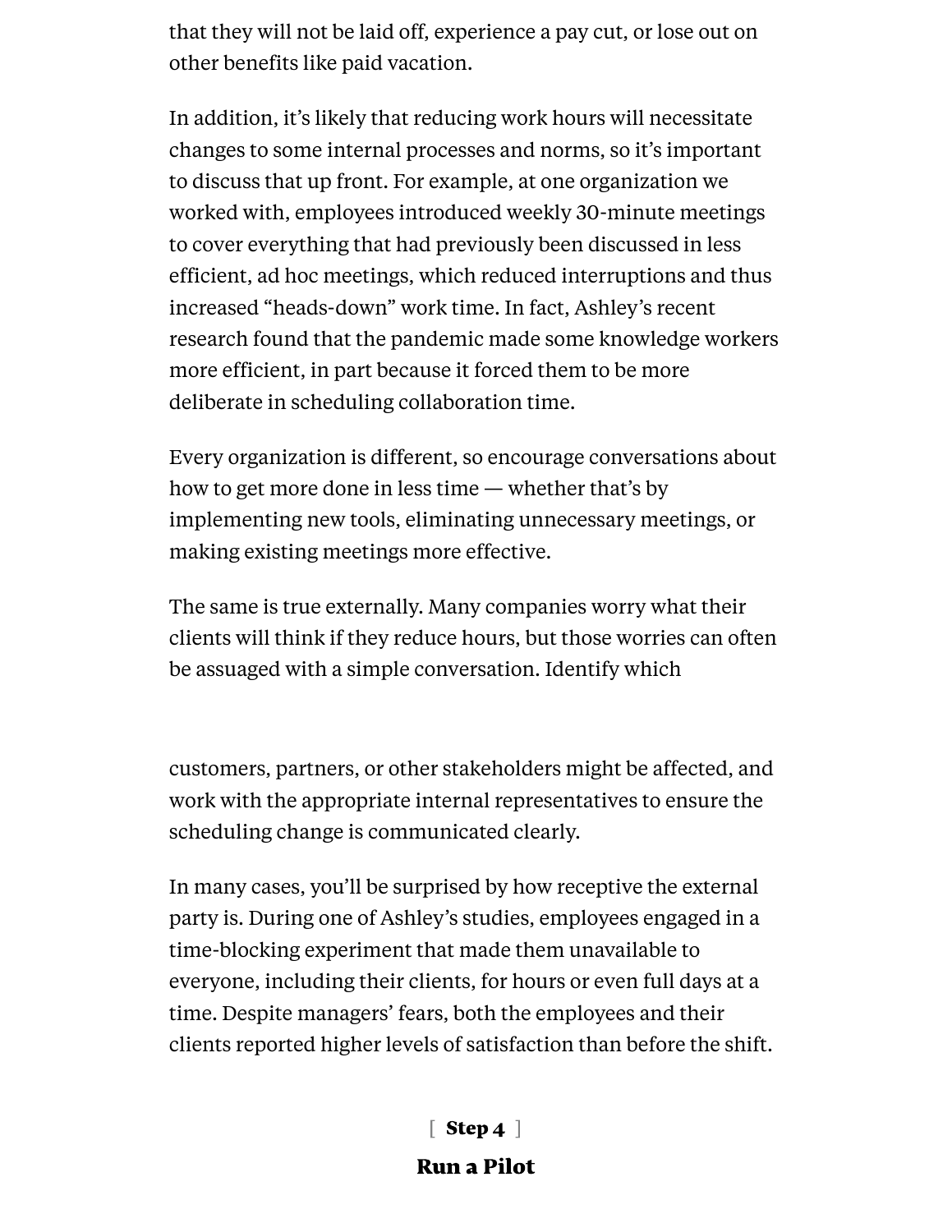You've decided, you've planned, you've communicated — it's time to act! Remember that in the pilot stage, the goal isn't to get everything right from the start, but rather to identify the tools and processes your organization needs to make reduced work hours possible. You will likely need at least a few months to implement a full-scale pilot study. During this time, problems will arise. Try your best to address them as they happen, knowing that full-scale solutions might have to wait until the pilot is over. View any issues not as indicators of failure, but as opportunities to improve and fine-tune your implementation plan. Some questions we've seen come out of pilot programs include:

- What are the boundaries I need to put in place for myself and my team?
- What assistance do I need from leadership to accomplish a reduced work schedule?
- What will happen to team activities like "cake Fridays"?

Creating an environment in which people feel safe asking these questions — yes, even about your workplace dessert rituals — is an essential ingredient for a successful pilot. Trust that your

employees are doing their best to make good decisions, and support them as they try out different methods to increase their effectiveness.

# [ Step 5 ] Assess the Pilot

Once the pilot is complete, there are a number of ways you can analyze the results. First, there are both qualitative and quantitative metrics that can help you understand how the pilot impacted employee well-being. Qualitatively, group interviews can provide insight into employees' experiences with the four-day workweek, and more-formalized job satisfaction surveys can identify trends and changes in self-reported levels of stress, work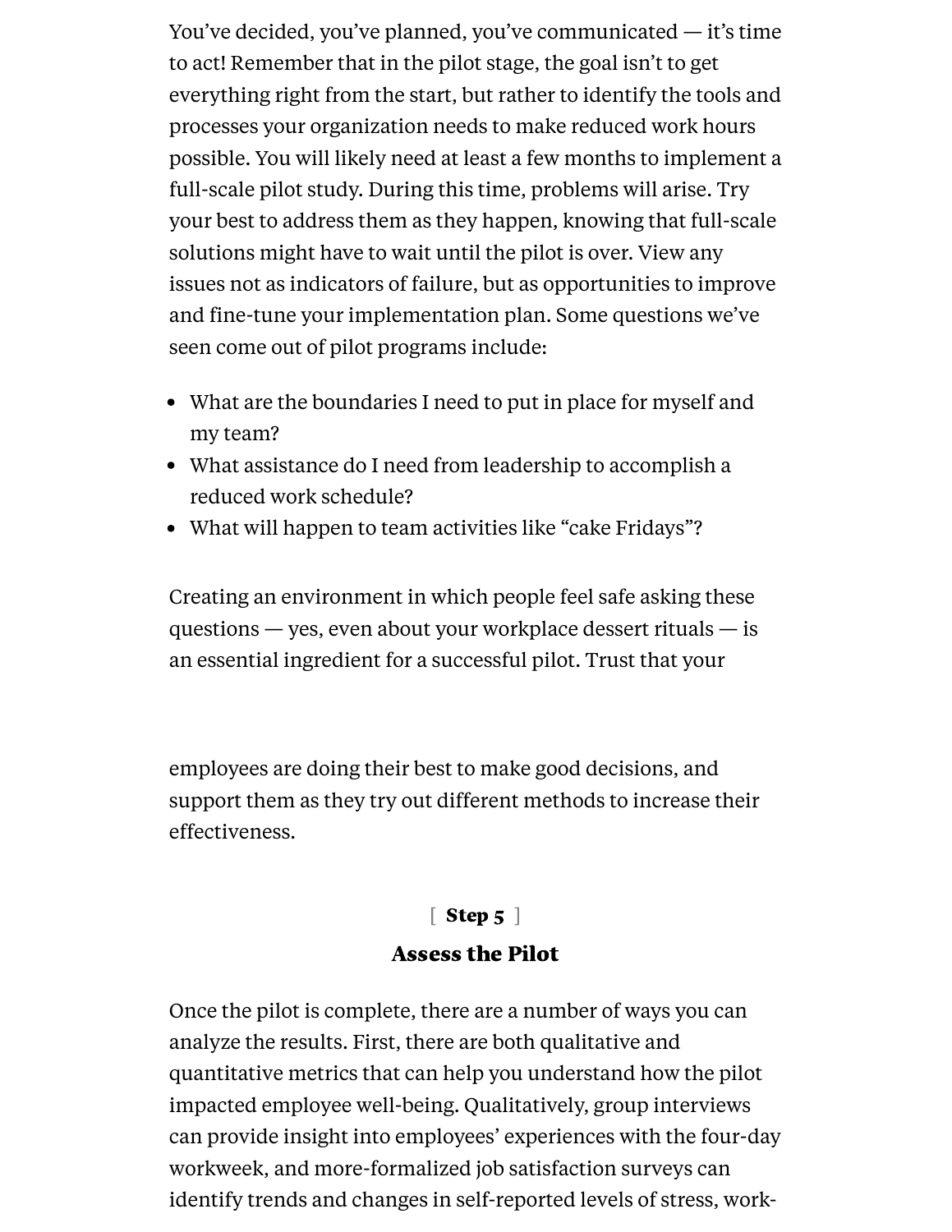life balance, and quality of life. Quantitatively, there are other metrics you can look at. For example, did employees take fewer sick days during the pilot? If so, this might suggest that employees felt less burned out.

As far as productivity, the relevant metrics will depend on the team. On sales teams, it might make sense to focus on the number of deals created, conversion rates, or average closing times. On creative teams, you can monitor subjective areas of performance, such as the quality of internal and external content, by conducting 360-degree reviews or collecting data on the number of click-throughs for online posts.

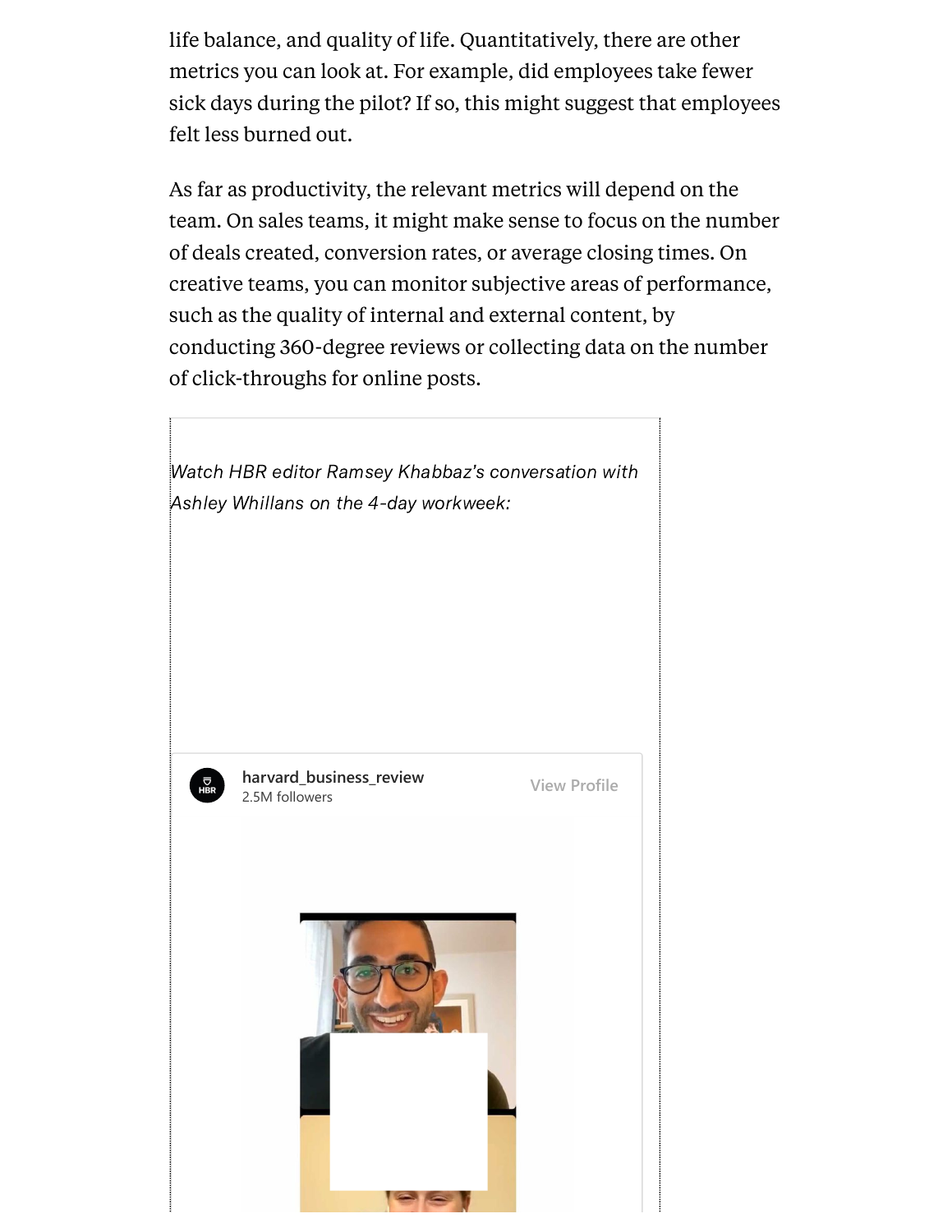| <b>View More on Instagram</b> |
|-------------------------------|
|                               |
| 1,262 likes                   |
| Add a comment                 |
|                               |
|                               |
|                               |
|                               |
|                               |

Data can also help you understand how employees are optimizing their work: Are they working more overtime, cutting meetings, taking fewer breaks, working faster? You don't want people sacrificing breaks, rushing their work, or being on the clock longer, so if you see evidence of these behaviors, you might need to have conversations about reducing individual workloads or finding ways to make the work itself more efficient.

Most importantly, there is no need to reinvent the analysis wheel. While the specifics will be unique to your organization, there are numerous white [papers](https://www.4dayweek.com/research-articles/going-public-icelands-journey), [reports,](https://www.4dayweek.com/case-studies-more/Welcome-jungle) and case [studies](https://employeebenefits.co.uk/mrl-95-staff-retention-four-day-week/) you can look to for inspiration when making sense of your results. It can also be beneficial to partner with an academic or other specialist who can help you identify the most useful metrics and crunch the numbers.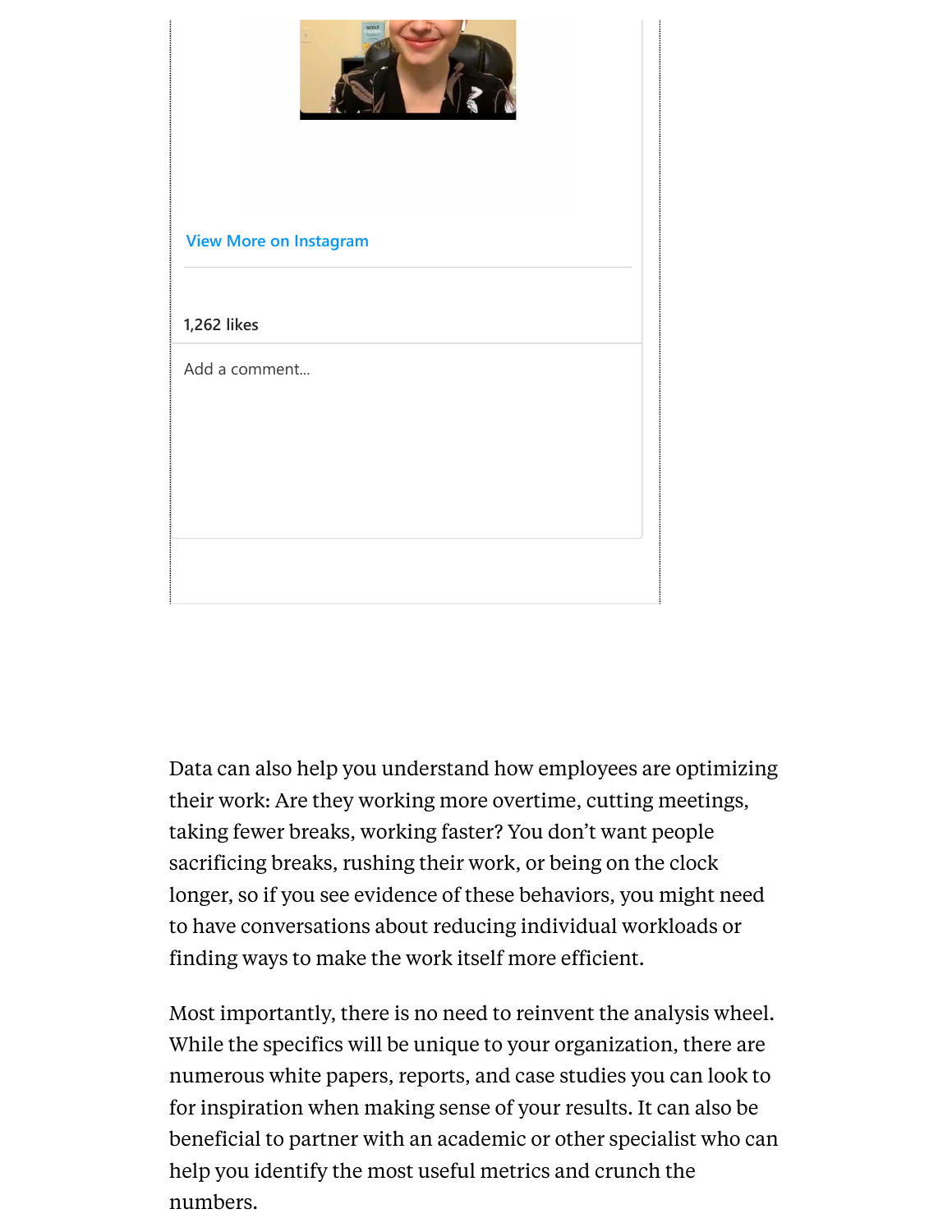#### $\lceil$  Step 6  $\rceil$

# Scale Up — but Don't Stop Iterating

After you've evaluated the pilot and addressed any issues that emerged, take steps to make the schedule change permanent. Leaders will need to work across the organization to embed new practices into their workplace culture, ensure that people don't slip into old habits (no emailing on days off!), and remain focused on productivity — not hours worked — as the metric of success.

At the same time, it's critical to track success metrics over the long term and to adapt your processes according to what they show. One effective strategy is to maintain employee-led working sessions and focus groups even after the initial pilot results are analyzed, to help identify and overcome ongoing challenges. For example, after rolling out a four-day workweek, one company Charlotte worked with discovered that employees were suffering from a challenge known as the mere [urgency](https://www.researchgate.net/profile/Yang-Yang-355/publication/327103570_The_Mere_Urgency_Effect/links/5fe35ee0a6fdccdcb8f592b5/The-Mere-Urgency-Effect.pdf) effect: They became overly focused on urgent but less important tasks at the cost of

long-term, more important ones. Based on this insight, the company scheduled monthly meetings to discuss long-term strategic plans, helping to keep priorities aligned.

The company also found that existing incentive structures were not as effective with the new working schedule. Specifically, sales teams, which were rewarded based on the number of deals closed, began prioritizing smaller accounts in order to close more deals in less time, rather than focusing on larger, strategically important accounts. As a result, the company reorganized the sales teams into dedicated small and large account specialists to ensure that equal resources would be spent on both areas of the business.

Of course, it's not just about productivity. Another company Charlotte worked with found that employees had begun working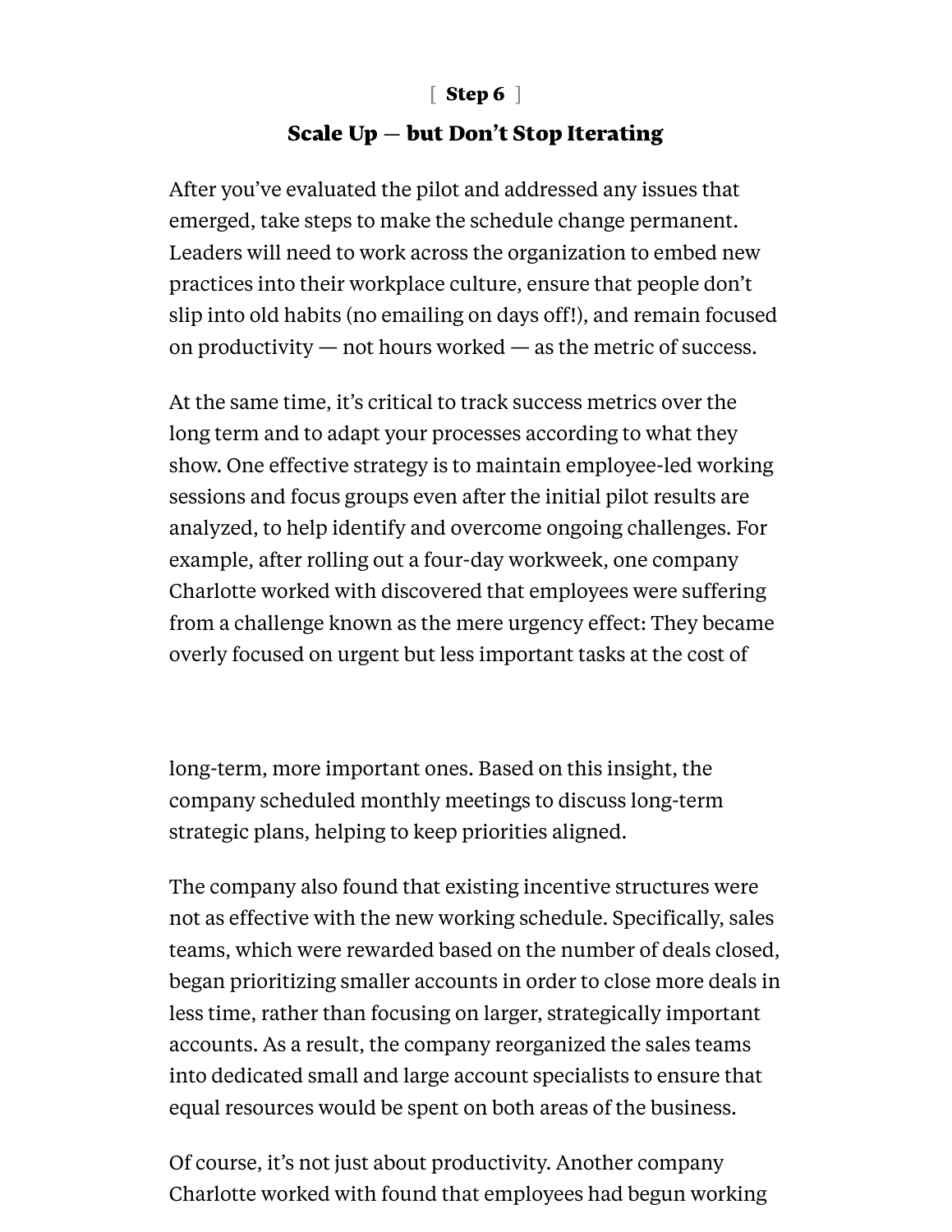10-hour days to fit work into a four-day week, significantly impacting job satisfaction and well-being. To address this, the leadership team restructured some divisions to make sure employees were focused on the right tasks, created new positions to focus on tasks outside the scope of existing teams, and used temporary contracts to ease the burden on full-time employees during rush periods.

Every organization will uncover its own challenges when it comes to scaling up a reduced work hours policy. Constant experimentation and iteration will be essential to any successful long-term rollout.

. . .

Workplace norms have fundamentally shifted over the last year and a half. Today we find ourselves in a [liminal](https://hbr.org/2021/03/how-has-the-past-year-changed-you-and-your-organization) period: We now have the chance to remake our models of work before things go back to the way they were — and that's an opportunity leaders must not squander. While no change comes easily, leaders willing to embrace models like the four-day workweek will find the experimentation well worth the effort.

Ashley [Whillans](https://hbr.org/search?term=ashley%20whillans&search_type=search-all) is an assistant professor in the negotiations, organizations, and markets unit at the Harvard Business School School and teaches the "Negotiations" and "Motivation and Incentives" courses to MBA students and executives. Her research focuses on the role of noncash rewards on engagement and the links between time, money, and happiness. She is the author of Time Smart: How to Reclaim Your Time & Live a Happier Life [\(Harvard](https://www.amazon.com/Time-Smart-Reclaim-Your-Happier/dp/1633698351) Business Review, 2020).